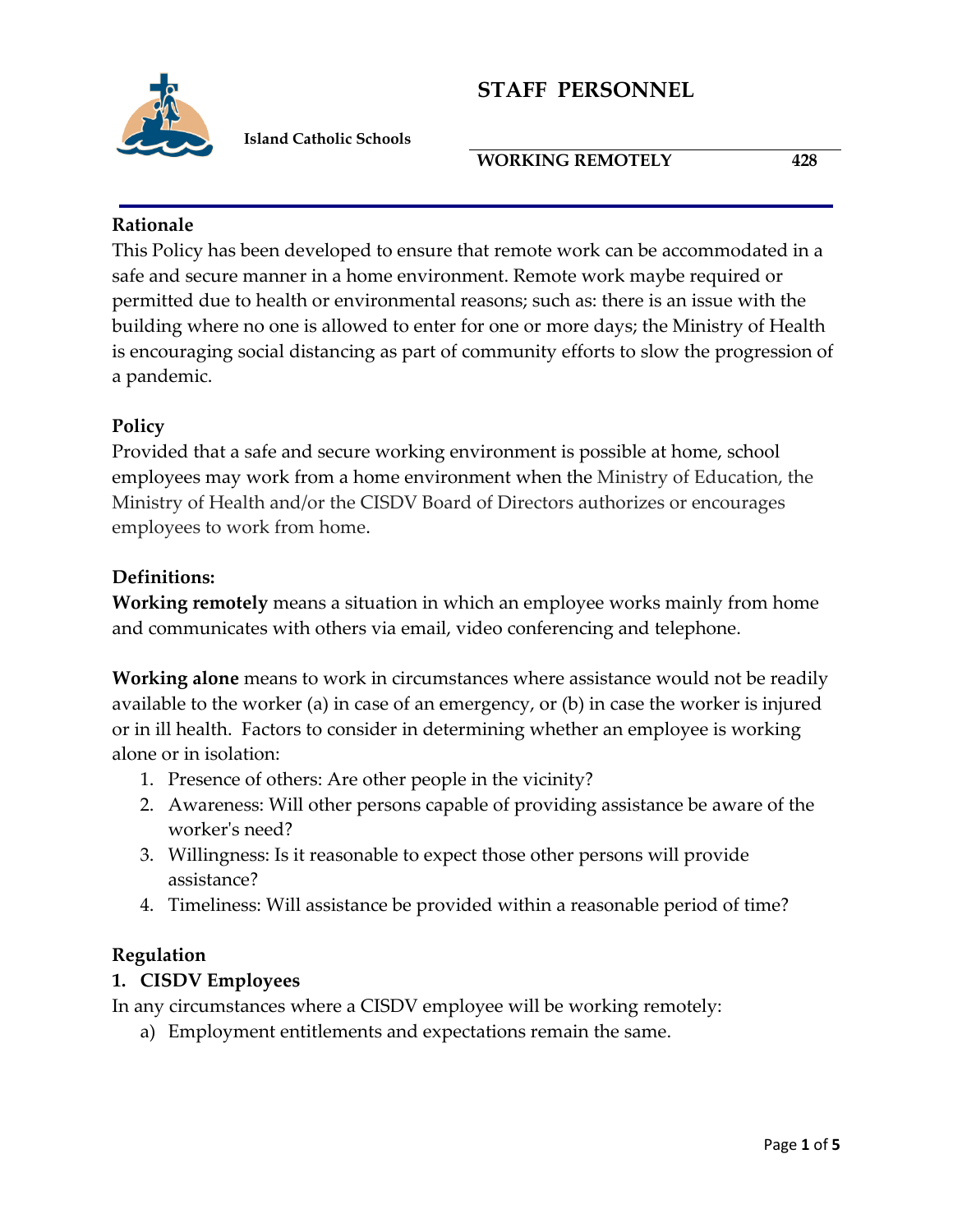

 **Island Catholic Schools**

#### **WORKING REMOTELY 428**

The Employee's work hours; overtime compensation; use of sick leave; approval for use of vacation; requests for a Leave of Absence; and compliance with CISDV policies, procedures, and guidelines remain in effect.

Employees are expected to be available during regularly scheduled business hours, for communication by phone and email and/or on-line platforms. Alternate scheduled business hours may be approved upon written request to the Principal.

If an employee is not available to work on any given day (example: illness, etc.), they are required to inform the Principal.

b) Employees are expected to maintain a safe and secure work environment.

Employees should designate a remote workspace to accommodate any equipment to be used in their work. If the employee has any ergonomic needs, those should be communicated to the Principal.

Employees should protect their home workspace from any hazards and dangers to their equipment or themselves. This includes having adequate lighting; proper electrical outlets/cable maintenance; functional smoke monitors, fire extinguishers and (if required) carbon monoxide monitors; a first aid kit; and a clean and healthy working environment.

Employees should have an evacuation plan in place from their homes to a safe location in the event of an emergency.

c) Employees are expected to maintain regular contact with their Principal and/or designate.

On a workday, employees should be in contact with their direct Principal and/or designate a minimum of twice each day, which may include attending virtual meetings, sending emails, checking in through an established method, or making phone calls. This provides for the appropriate check-in procedures.

 The Principal must review the procedures for checking the well-being of workers.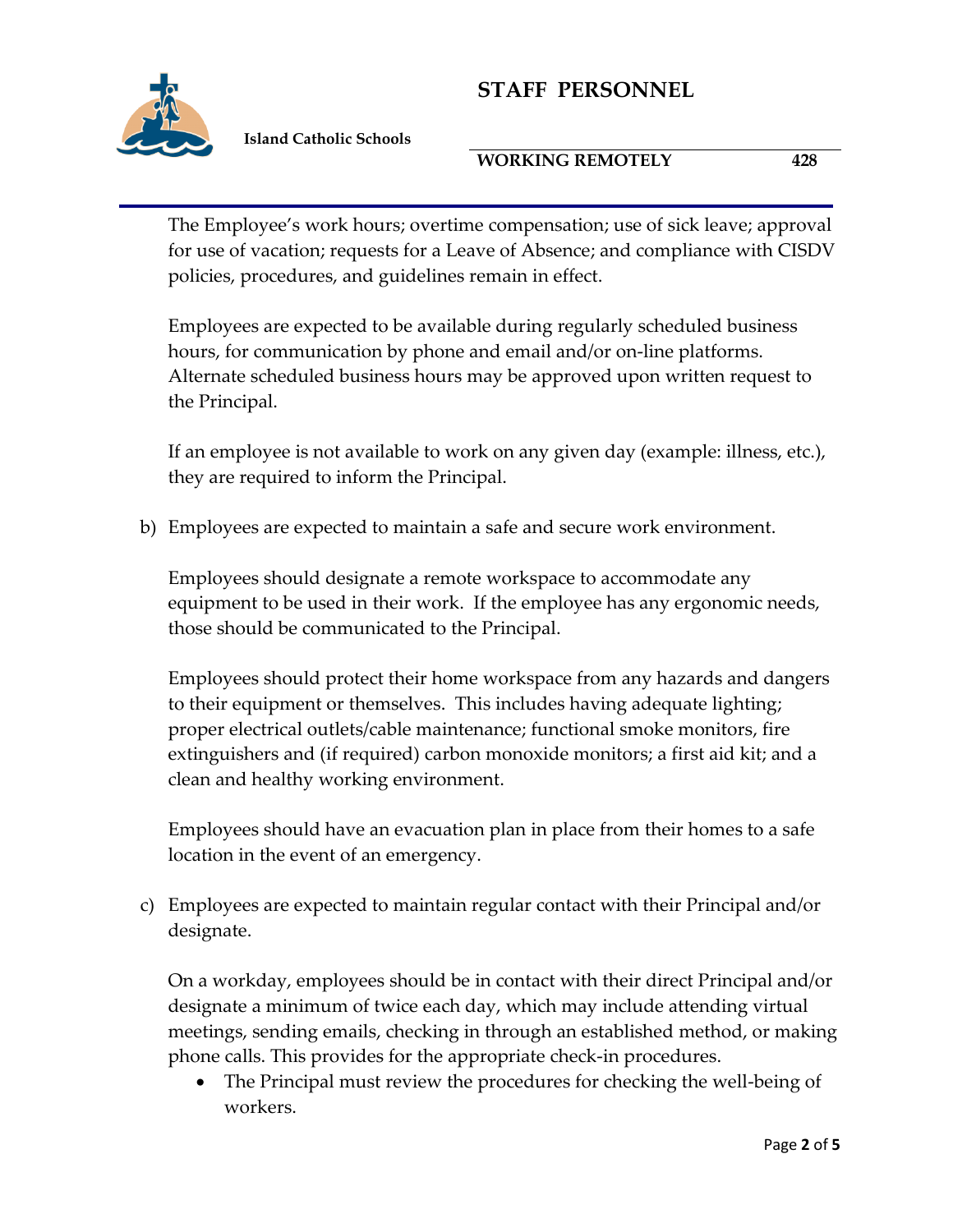

 **Island Catholic Schools**

#### **WORKING REMOTELY 428**

- A person must be designated to establish contact with the workers at predetermined times and the results must be recorded.
- The procedure for checking a worker's well-being must include contact at the beginning and end of the employee's scheduled work day.
- In a case where the worker cannot be contacted, Principal and/or designate will:
	- o phone the employee
	- o phone the employee's emergency contact
	- o failing that, send someone to the employee's home, and
	- o failing that, contact police or emergency services.
- Alternate procedures for checking a worker's well-being must be approved in consultation with the worker and school Work Safe Committee*.*

All employees must ensure that they have supplied their cell phone numbers and emergency contact information to their Principal and/or designate.

Employees should report any emergencies or work‐related injuries to their Principal and/or designate within 24 hours or at the earliest reasonable opportunity. Work related injuries are to be reported to WorkSafeBC (WSBC) as per WCBC regulations.

In the event of a medical or other emergency requiring immediate action from fire, police or medical department, employees must dial 9-1-1.

If employees will be working alone in their remote work environment (i.e. if there are no other adults in the residence), then they must inform their Principal and/or designate of that fact.

- d) Employees are expected to maintain professional dress when attending virtual meetings related to work.
- e) Employees must ensure that there are security measures in place to protect CISDV data and information. Employees should be aware of their obligations under the CISDV Technology Policies.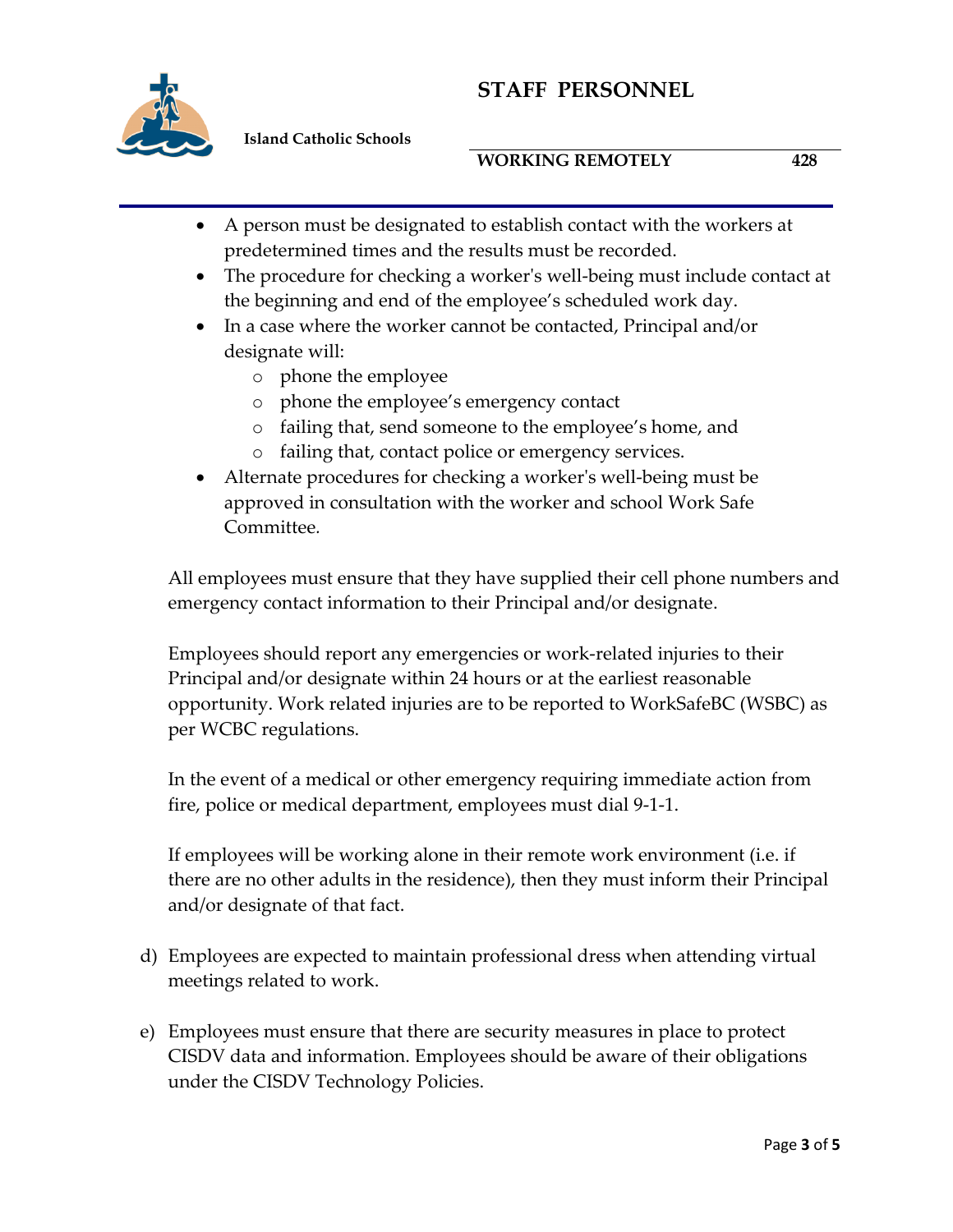

 **Island Catholic Schools**

#### **WORKING REMOTELY 428**

Employees are not permitted to download or store any CISDV data or information onto their personal computers or onto any device other than those provided by the CISDV. Employees also must not forward any such documents to their personal email address.

Employees should take care to ensure that they are the only individuals who are able to access CISDV records and that their devices have appropriate security settings. Some steps include:

- Logging off or shutting down their laptop or home computer when not in use;
- Setting the automatic logoff or lock screen after a short period of idleness;
- Password protection on all devices used to access work related data, including emails (phones, laptops, tablets, computers);
- Ensuring that software, including security software, is up to date;
- Only downloading applications/software from an approved source (i.e. from the device's app store, not from the internet);
- Not sharing a laptop or home computer containing personal information related to work with other individuals, including family members and friends;
- If physical records are at home, storing those records in a location that protects the privacy of students, parents/guardians and staff;
- Avoiding sending personal information by email from public locations or using public WIFI;
- Encrypting any electronic device that stores personal information. This includes but is not limited to home computers, USB flash sticks, laptops and mobile phones; and
- Reporting any suspicious activity (e.g. suspicious emails) *before* clicking on any links.

# **If any device containing personal information is stolen or lost, employees must immediately notify their Principal and/or designate.**

f) Employees should limit the stress on the CISDV VPN (school Virtual Private Network) system.